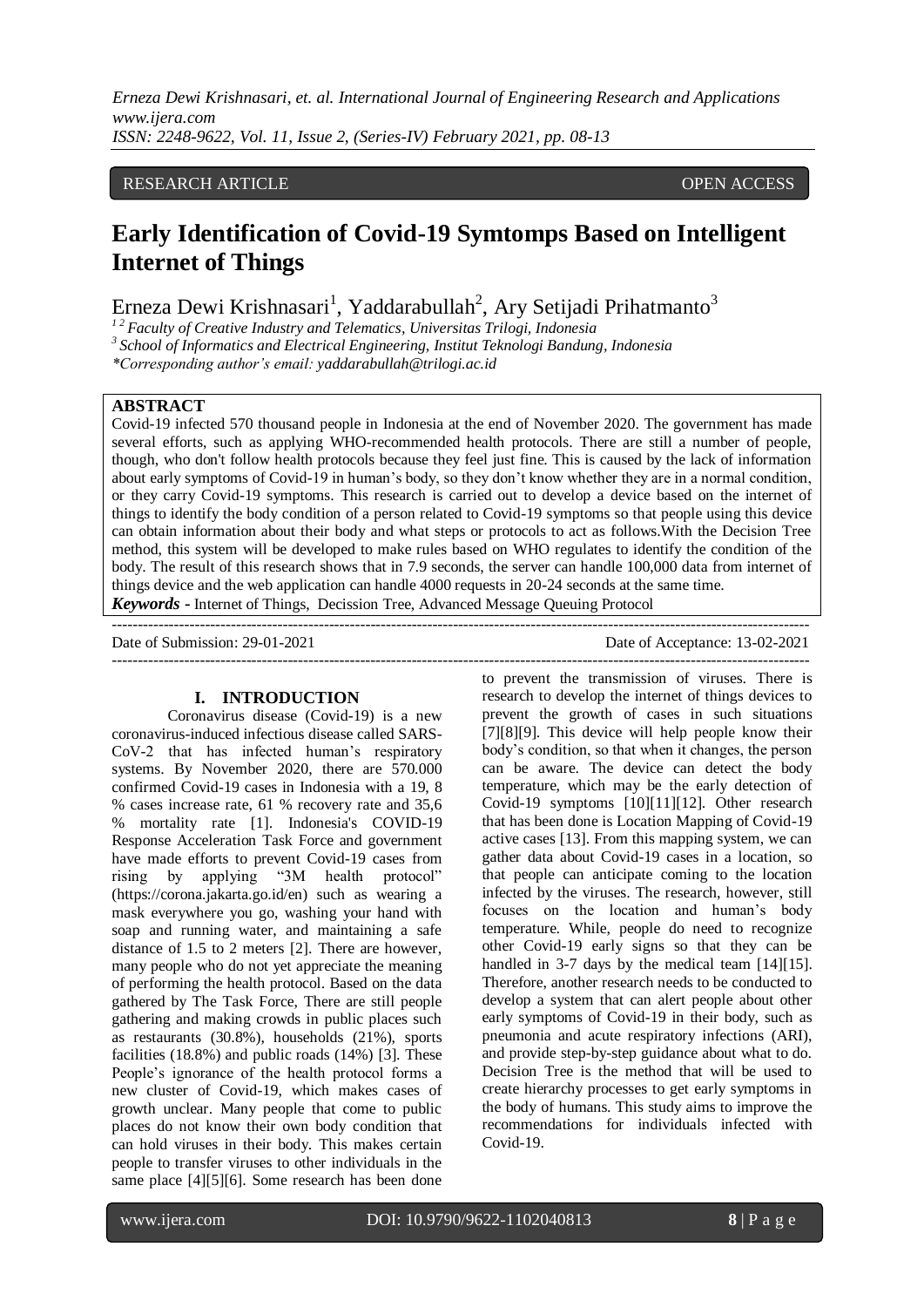## **II. LITERATURE REVIEW**

Previous research on the diagnosis of covid-19 symptoms has developed a system that uses the temperature of the human body as an indicator to identify the state of the body [10]. This system consists of Node MCU 8266, Sound Sensor, Thermal Imaging Sensor, SIM900A, and Cloud for Analysis. The MCU node stores human temperature data read by the sensor and then send it to the cloud using SIM900A with HTTP request data communication. This system then warns anyone with body temperature over 37°C, which would be an early symptom of Covid-19 infection in the body. However the system has not provided its users with any suggestions about what steps to take. Another research that has been conducted is the development of a mobile application to identify Covid-19 symptoms in the human body. It can inform conditions and recommend to users what action they need to take if their body shows Covid-19 symptoms [16]. However, with this mobile apps, users cannot identify the temperature of their body immediately, so they have to take their temperature with other tools themselves. There is also research that developed a biosensor model based on membraneengineered mammalian cells [17]. This research focused on how the sponsor works and didn't provide information about Covid-19 symptoms. Another example of products that have been created to help people recognize Covid-19 is a helmet that can process the image of their users [18]. The image proceeds with facial-recognition technology to inform the users the conditions of their body. This product is limited to those who want to travel a long way by motorbike or bicycle. There is a device that has been developed to monitor Covid-19 patients in the hospital room. This device monitors body temperature, room temperature, level of Carbon dioxide in the room, and patient heart rate. The outcome of this device is detailed on the state of the body of the patient in real time and the contact between patients and the medical staff can be minimized [19].

#### **III. METHODOLOGY**

The system to be developed will consist of internet of things (IoT) devices, a cloud server and a web application. The IoT system can be used 3 times a day in 3 minutes. This system can read body temperature (C), heart rate (BPM), and the body's oxygen level (SpO2). The data that is read by the device will be sent to the cloud so users can access the data through the web application and will be able to know the state of their bodies.

# **3.1 Analysis and Design of System Arcitecture**

The IoT device consists of Wemos D1, OLED 128x64, GY-906 temperature sensor and MAX30102 heart rate sensor. The cloud server will be built with Linux OS, consisting of the RabbitMQ service, the Apache Web Server and the MySQL.



**Figure 1: IoT System Architecture**

There are some communication protocols that can be used to create connections from the IoT device to the cloud server, i.e. MQTT, SOA, and REST-API [20][21]. In this research, RabbitMQ will be used to send data from the IoT device to the cloud server through the MQTT protocol. This RabbitMQ consists of 1 exchange and 3 queue that will be used to store data such as body temperature, heart rate, and oxygen level. The data in RabbitMQ will be stored in the MySQL database every 1 minute. This process will use Python script every minute through the contrab service. The web application development will use the Apache Server library to collect, process and display data from MySQL.

#### **3.2 Phase of Condition Analysis**

The decision tree method will be used to process the information of the body and provide early identification. There are 3 conditions based on WHO that will be used, normal condition, upper respiratory tract infection without complication (URI) condition, and pneumonia condition [22]. These conditions will be process using algorithm as following below.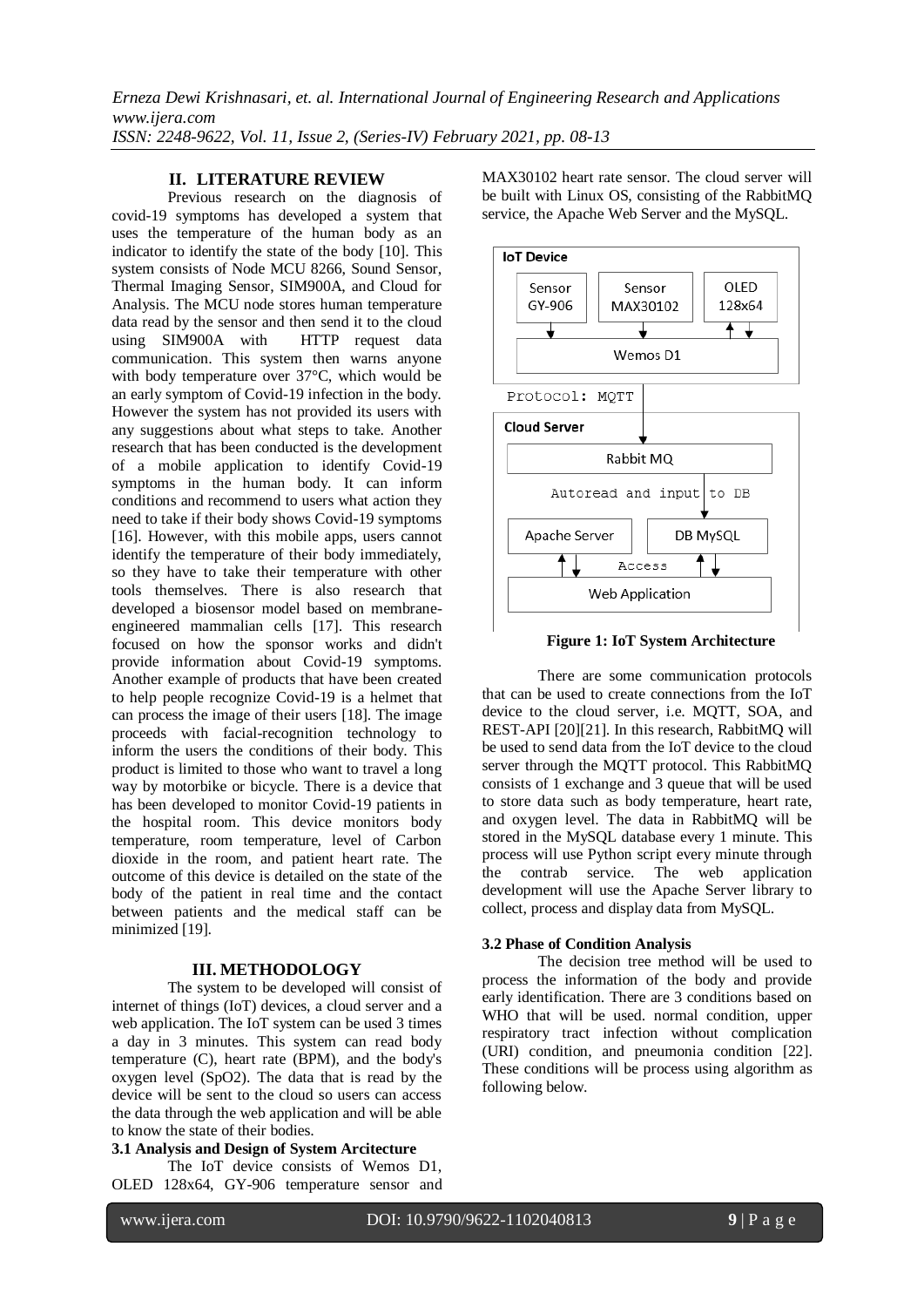# **IoT Early Identification of Covid-19**

**Declaration** SpO2: float BPM: float Temp: float **Description** IF ((SpO2 > 94 AND SpO2 <100) AND  $(Temp < 37)$  AND  $(BPM > 60$  AND BPM  $< 100)$ THEN Kondisi = "Normal" ELSE-IF  $((SpO2 < 93)$  AND  $(Temp >$ 38) AND (BPM > 40 AND BPM < 60)) THEN Kondisi = "Inspection of the upper respiratory tract without complication" ELSE-IF  $((SpO2 < 90)$  AND  $(Temp >$ 38) AND (BPM < 50 OR BPM > 100)) THEN Kondisi = "Penumonia" ELSE THEN Kondisi = "System can't identify your condition, please consult to doctor" END-IF

### **Figure 2: IoT Early Identification of Covid-19 Algorithm**

If a person's body condition is normal, there will be no information about what action to take related to Covid-19. As for the other two conditions, there will be information about what actions to take.

#### **3.3 Testing**

At this point, the tests carried out include measuring the ability of the RabbitMQ server to handle the sending of a lot of data from IoT devices, measuring the ability of web applications to handle user requests and measuring the output of web applications. When testing the RabbitMQ capacity, the RabbitMQ PerfTest tool will be used to send one hundred thousand data packets simultaneously to the queue. From these measurements, you can get information about the size of the data packet and how long it takes for RabbitMQ to handle the data packet. The Webserver Strees Test application is used to calculate the performance of web applications by simulating 4000 users who simultaneously access them. Unit testing involves data requests, data transfers, user wait time, client health and bandwidth. From this test, you'll get

details about the ability of the web application to manage requests.

#### **IV. RESULT AND DISCUSSION**

The result of this system development is an IoT device to cloud server service communication system and a web application that can be used to view a person's body condition data. The communication data system is built on based on MQTT protocol in RabbitMQ server addressed in 31.220.48.158 and 15672 ports with 3 queues in 1 "eHealth" exchange that is dbs,.mcu1.bpm, dbs.mcu1.sp02 and dbs.mcu1.temp.

| $\rightarrow$ C                                 |                 |              | A Not secure 31.220.48.158:15672/#/queues |                      |              |               |                            |     |
|-------------------------------------------------|-----------------|--------------|-------------------------------------------|----------------------|--------------|---------------|----------------------------|-----|
| $\blacksquare$ Rabbit $MO$                      |                 |              |                                           | Erlang 18.3          |              |               |                            |     |
| Overview                                        | Connections     |              | Channels                                  | Exchanges            |              | <b>Queues</b> | Admin                      |     |
| Queues                                          |                 |              |                                           |                      |              |               |                            |     |
| All queues (3)                                  |                 |              |                                           |                      |              |               |                            |     |
| Pagination<br>Page $ 1 \vee  $ of $1$ - Filter: |                 |              |                                           | U                    | Regex ?      |               |                            |     |
| Overview                                        | Messages        |              |                                           | Message rates        |              |               |                            |     |
| <b>Name</b>                                     | <b>Features</b> | <b>State</b> | Ready                                     | <b>Unacked Total</b> |              |               | incoming deliver / get ack |     |
| dbs.mcu1.bpm                                    | $\overline{D}$  | idle<br>Π    | $\mathbf{0}$                              | $\Omega$             | $\mathbf{0}$ | 0.00/s        | 0.00/s                     | 0.0 |
| dbs.mcu1.spo2                                   | D.              | idle<br>ш    | $\Omega$                                  | $\Omega$             | $\Omega$     | 0.00/s        | 0.00/s                     | 0.0 |
| dbs.mcu1.temp                                   | $\mathbf{D}$    | п<br>idle    | $\mathbf{0}$                              | $\mathbf{0}$         | $\mathbf{0}$ | 0.00/s        | 0.00/s                     | 0.0 |

**Figure 3: Lists of Queue in RabbitMQ**

The 3 queues shown in the figure 3 above are in normal condition. It takes 0.20 seconds for each queue to get new data per 7 bytes.With RabbitMQ Perftest, the server is tested by measuring times needed to handle incoming messages and the required capacity to handle the message. This test is conducted by sending 100,000 messages at the same time.



Figure 4 shows that the average size accepted at the same time is 6 to 9 kilobytes and needs to be treated in 7.9 seconds. The test shows that RabbitMQ performs well in the handling of sending a lot of data. web application that is used to view the latest data, graph, and symptom identification in the body can be accessed in http:/31.220.48.158/ehealth/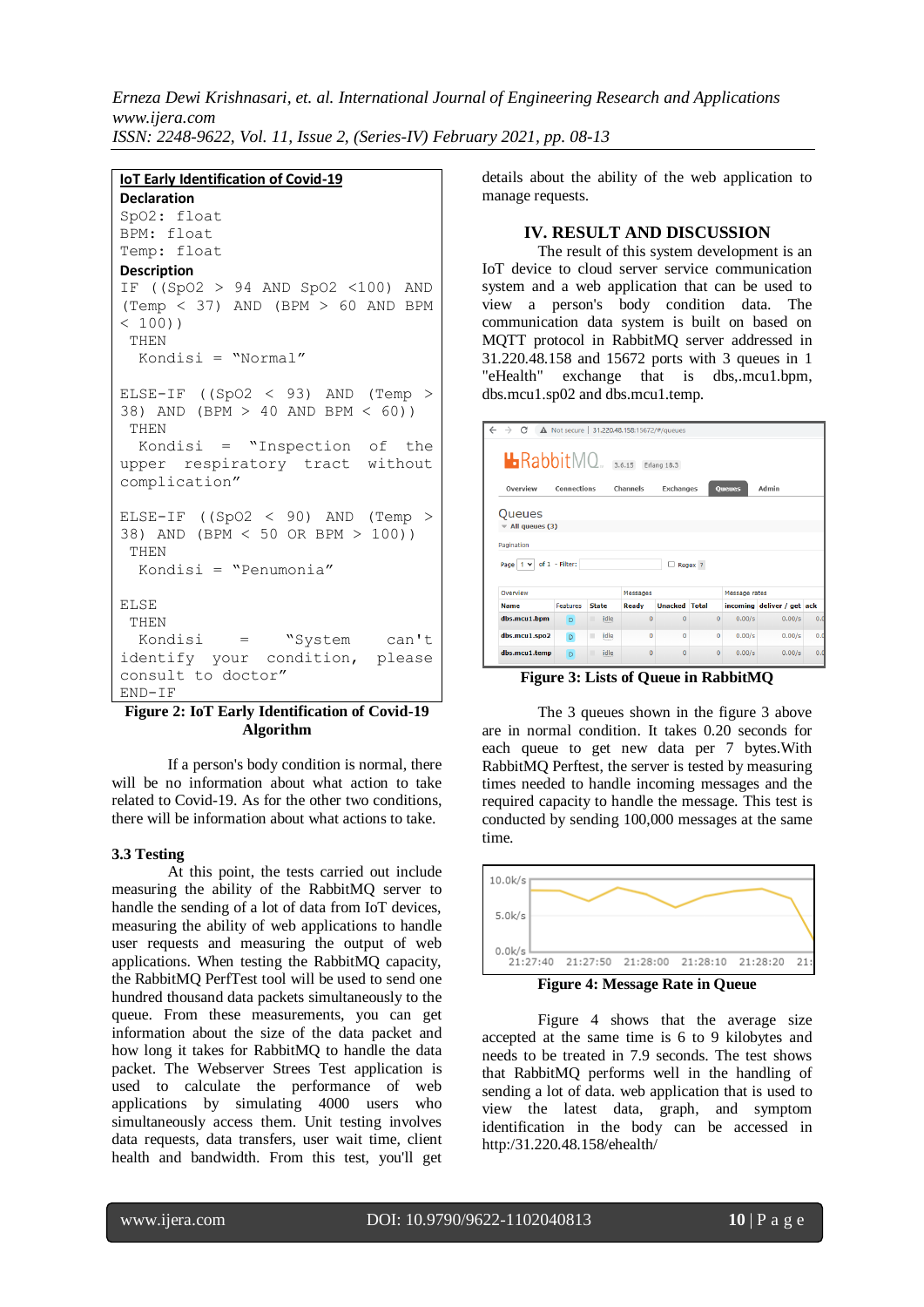C A Not secure 31.220.48.158... Q ☆  $\ddot{A}$ á. **TAS TRILOGI** Early identification of the Covid-19 conditions This program is used to identify early symptoms of pneumonia. Variables used to measure body temperature. heart rate and blood oxygen. This application is limited to the identification of early symptoms. A more complete examination may be performed at a clinic or hospital. Body Temperatur: SUHU 10 °C Heart Rate: BPM 10 bpm Blood Oxygen (SpO2): SPo2 10 % Results of identification: System can't identify your condition, please consult to doctor

**Figure 5: Web Application Page for Identification Covid-19 Symptomps**

Figure 5 shows that the information shown would guide users to visit a doctor if the rules in the decision tree are not fulfilled. In this condition, The system can not define and provide suggestions about what to do. The Web application is developed using responsive layout so that the screen size follows the size of the user's device. the web application page then tested with the webserverstress tool to know whether the web can support multiple users accessing at the same time. Request data, transferred data, and user wait time are the units that are tested.



**Figure 6: Open Requests and Transferred Data**

Figure 6 shows that more than 900 open requests are sent to the web page by users and decrease at the 140th second, then increase at the 300th second. In the 75th second, Network traffic increases and follows the sum of the largest open request. The time required to receive data packages is about 30 to 36 seconds when the open request is high. The ability to send responses to users, however is quicker, about 20 to 24 seconds. From this test, it is shown that the server capability and complexity of

the web application is capable of managing user requests.



From figure 6 above, it is shown that user wait time increases in the 20th to 50th second with 4000 users and 900 requests and decreases in the 50th to 100th second. From the analysis, it is concluded that it does not take long for users to get the responses when they visit the web application.



From these measurements, you can get information about the size of the data packet and how long it takes for RabbitMQ to handle the data packet. The Webserver Strees Test application is used to calculate the performance of web applications by simulating 4000 users who simultaneously access them. Unit testing involves data requests, data transfers and user wait time. From this test, you'll get details about the ability of the web application to manage requests. The total bandwidth that the server requires to accommodate 4000 users is 1000 Kbps and the user bandwidth is 24 Kbps. The results of this test can be inferred that the program can store adequate bandwidth on servers and users.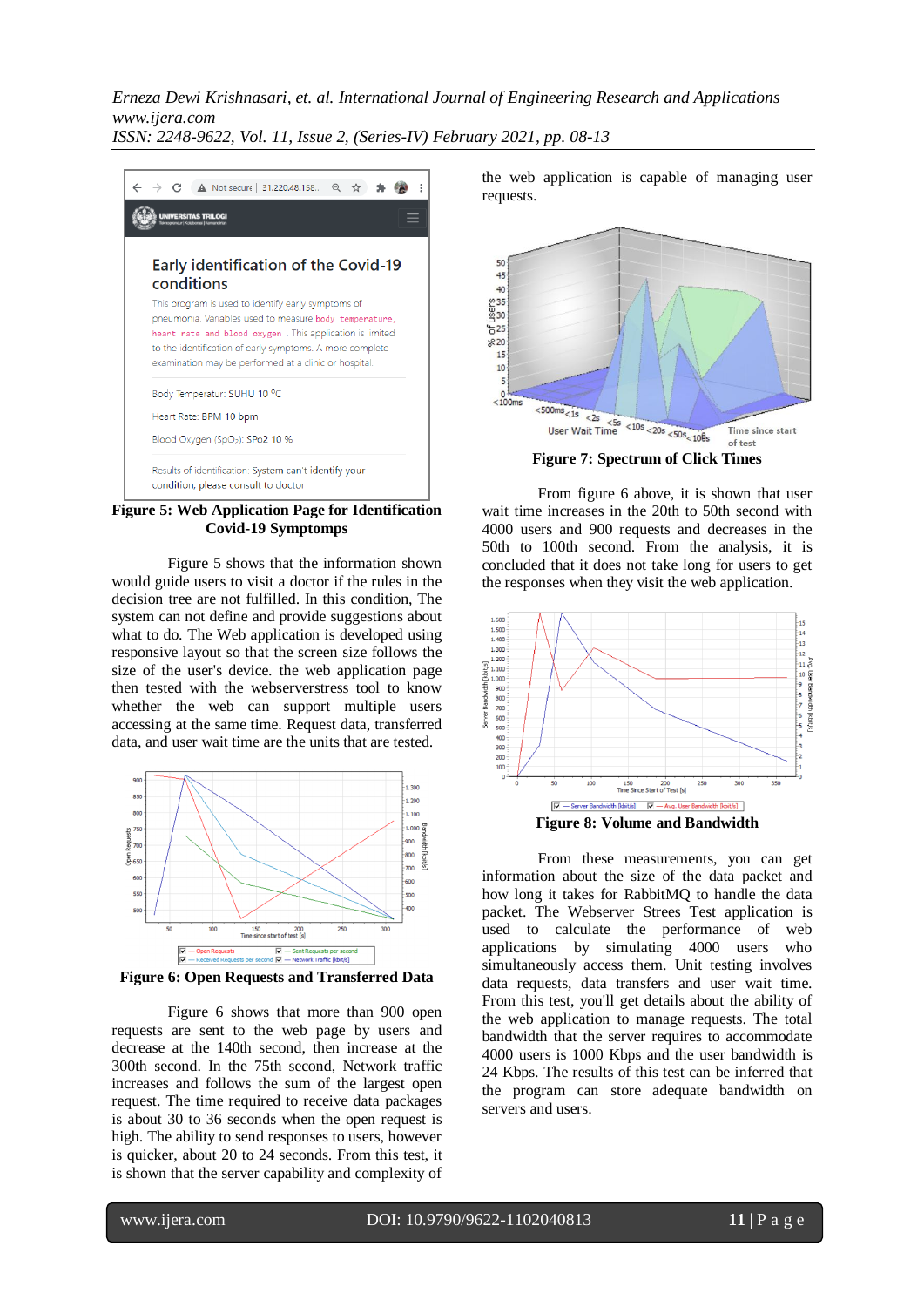

Figure 9 provides a graph of the system output used by the user. Measured variables include device memory, network traffic and Processor load. Figure 11 shows that as network traffic increases, memory consumption increases while the CPU load is in a steady position. Memory use is calculated to be 1 MB on average and the CPU load is 50 percent. In the meantime the total network traffic is 1000 Kbps. The results of this test suggest that the program does not affect the output of the computer used by the user.

# **V. CONCLUSIONS**

This early symptom identification system of covid-19 may be one of the solutions that can be used by people to gain body condition information and advice on what steps to take related to covid-19. The RabbitMQ server is one of the best solutions for handling massive data sent to an IoT device. The web application will perform well with this server. Further research that can be conducted is the application of Time Series method to identify condition patterns in patients with upper respiratory tract infection (URI) or pneumonia so that the medical staff can monitor patients in real time without reaching them. The development of the IoT device distribution map is also necessary to analyze patient's body condition patterns in one area so that authority can be informed to provide policy and act quickly.

#### **ACKNOWLEDGEMENTS**

Thank you to the Directorate of Research and Community Service, Ministry of Technology Research National Innovation Research Agency which has provided funding through collaborative research schemes between universities. This research was conducted jointly between Universitas Trilogi and Pusat Penelitian Teknologi Informasi dan Komunikasi Institut Teknologi Bandung.

#### **REFERENCES**

- [1]. Satuan Tugas Penanganan Covid-19, "ANALISIS DATA COVID-19 INDONESIA," *https://www.covid19.go.id/berita/analisisdata-covid-19-indonesia-update-29 november-2020*, no. November, 2020. [2]. Satuan Tugas Penanganan Covid-19, "Cegah
- Klaster Kantor Lewat Disiplin 3M," 2020. [Online]. Available: https://covid19.go.id/berita/cegah-klasterkantor-lewat-disiplin-3m. [Accessed: 12- May-2020].
- [3]. Satuan Tugas Penanganan Covid-19, "Kepatuhan Masyarakat Terhadap Protokol Kesehatan Harus Ditingkatkan," 2020. [Online]. Available: https://covid19.go.id/berita/kepatuhanmasyarakat-terhadap-protokol-kesehatanharus-ditingkatkan. [Accessed: 12-May-2020].
- [4]. U. March, "What to do if you have symptoms of coronavirus disease 2019 ( COVID-19 ) and have not been around anyone who has been diagnosed with COVID-19," *Washington State Department of Helath*, pp. 1–2, 2020.
- [5]. Y. Ding *et al.*, "Risk perception of coronavirus disease 2019 (COVID-19) and its related factors among college students in China during quarantine," *PLoS ONE*, vol. 15, no. 8 August, pp. 1–13, 2020.
- [6]. R. Nurislaminingsih, "Layanan Pengetahuan tentang COVID-19 di Lembaga Informasi," *Tik Ilmeu : Jurnal Ilmu Perpustakaan dan Informasi*, vol. 4, no. 1, p. 19, 2020.
- [7]. K. H. Kishore, K. V. S. Nath, K. V. N. H. Krishna, D. P. Kumar, V. Manikanta, and F. N. Basha, "Iot based smart health monitoring alert device," *International Journal of Innovative Technology and Exploring Engineering*, vol. 8, no. 6, pp. 157–160, 2019.
- [8]. S. Majumder *et al.*, "Smart homes for elderly healthcare—Recent advances and research challenges," *Sensors*, vol. 17, no. 11, 2017.
- [9]. [9] S. B. Baker, W. Xiang, and I. Atkinson, "Internet of Things for Smart Healthcare: Technologies, Challenges, and Opportunities," *IEEE Access*, vol. 5, pp. 26521–26544, 2017.
- [10]. R. M. Rasool, T. Fatima, N. Bukht, and R. Ahmad, "DETECTION AND DIAGNOSIS SYSTEM of NOVEL COVID-19 USING INTERNET DETECTION AND DIAGNOSIS SYSTEM of NOVEL COVID-19 USING INTERNET OF THINGS AND," *Journal of Information and Computational*